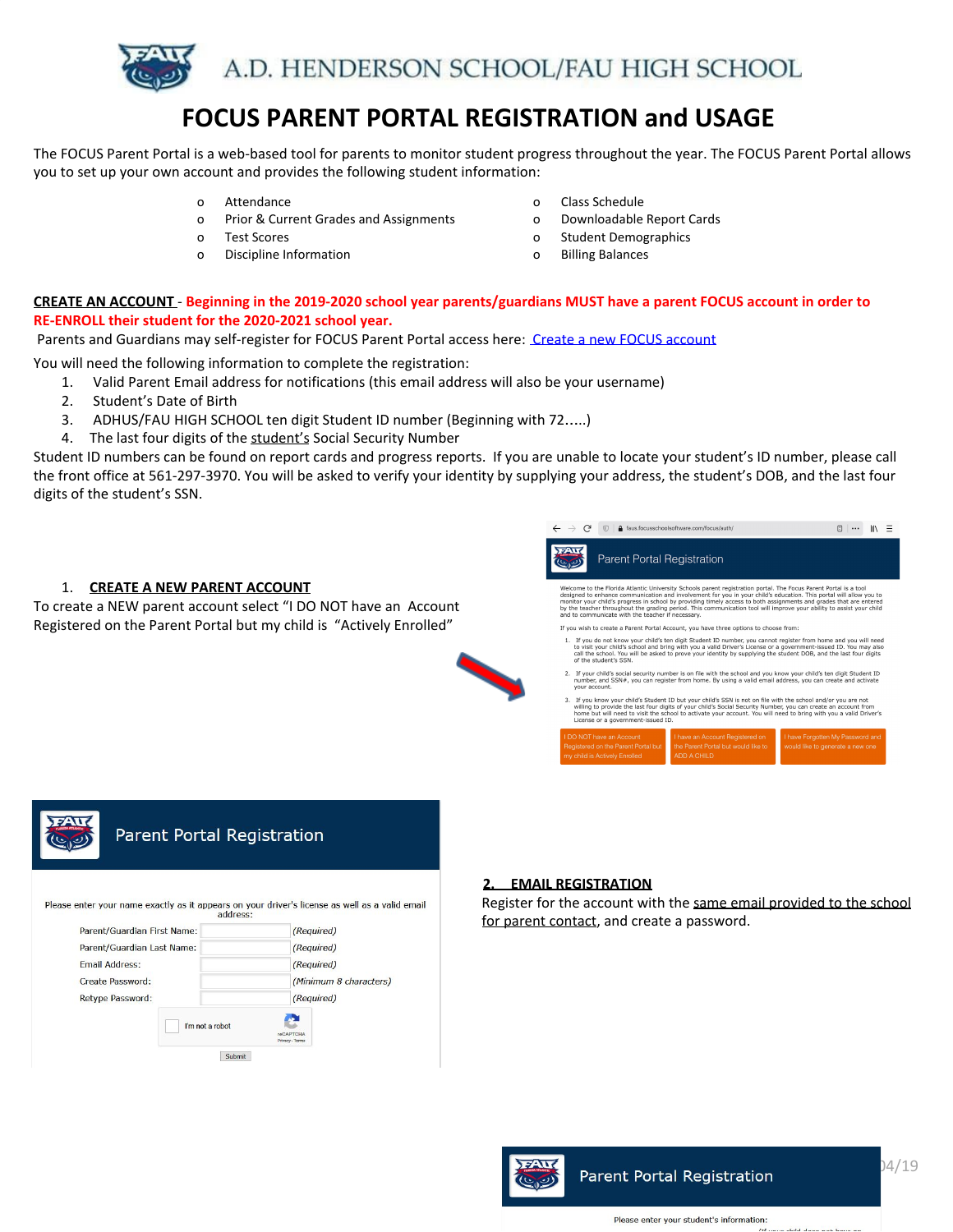#### 3. **STUDENT INFORMATION**

Enter the information on the screen, and it will be matched to an **ACTIVE** student in the District's FOCUS system.

![](_page_1_Figure_3.jpeg)

#### 4. **SUCCESSFUL MATCH**

The following screen displays when an active student is successfully matched to the information provided.

#### **STUDENT NOT MATCHED**

If the following screen displays following a student search, and all information entered is correct, please contact the front office at 561-297-3970, or email [adhusrecords@adhus.fau.edu.](mailto:adhusrecords@adhus.fau.edu)

![](_page_1_Figure_8.jpeg)

# 5. **FINISH CREATING ACCOUNT**

Once you have successfully added all of your students, select "I am FINISHED adding students. Please take me to the Portal". Check your email for a message from Florida Atlantic University Schools - [noreply@focus-sis.org](mailto:noreply@focus-sis.org).

#### **6. VERIFICATION**

#### **YOU WILL NOT BE ABLE TO SEE STUDENT INFORMATION UNTIL YOUR ACCOUNT IS VERIFIED BY THE SCHOOL.**

Once you log in you will notice you do not yet have access to your student's data. For security reasons, there is a process in place to verify and approve your request which may take up to 48 hours. IT IS NOT necessary to visit the school in order for the account to be verified.

Once your account has been verified by the school you will have access to your student's data. If there are multiple students under the account, you may toggle between them using the drop down box in the upper right side of the screen.

## **ONCE VERIFIED**

#### **RE-ENROLL YOUR STUDENT (NEW THIS YEAR)**

Beginning mid-February of each school year instructions will be provided on the parent portal to "re-enroll" students who will be RETURNING for the next school year. A parent FOCUS account will be required in order to complete this process.